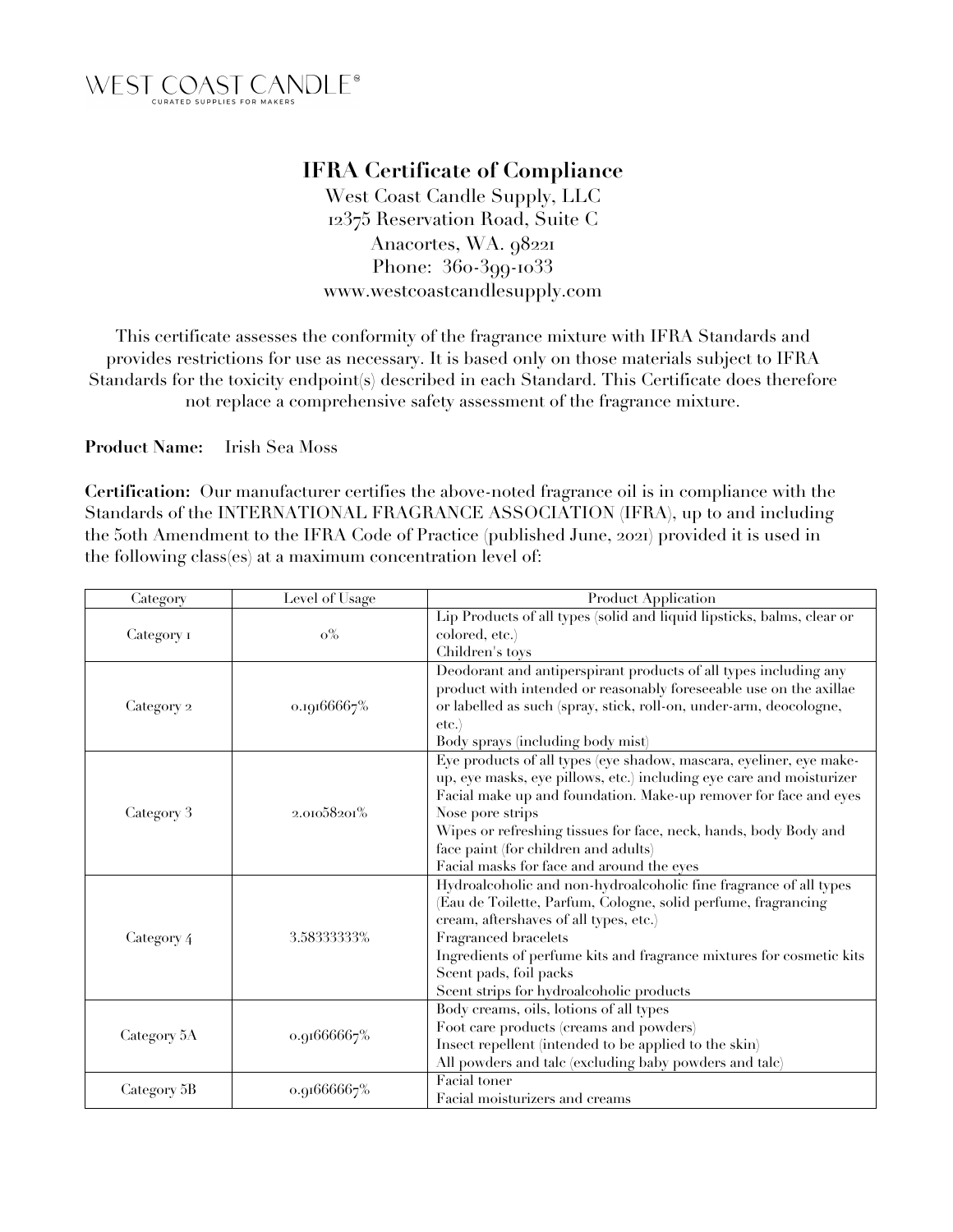| Category 5C  | 0.91666667%  | Hand cream<br>Nail care products including cuticle creams, etc. Hand sanitizers                                                                                                                                                                                                                                                                                                                                                                                                                                                                                                                                                                                                                                                                                                                                                                                                                                                                                                                                                                               |
|--------------|--------------|---------------------------------------------------------------------------------------------------------------------------------------------------------------------------------------------------------------------------------------------------------------------------------------------------------------------------------------------------------------------------------------------------------------------------------------------------------------------------------------------------------------------------------------------------------------------------------------------------------------------------------------------------------------------------------------------------------------------------------------------------------------------------------------------------------------------------------------------------------------------------------------------------------------------------------------------------------------------------------------------------------------------------------------------------------------|
| Category 5D  | o.91666667%  | Baby cream/lotion, baby oil, baby powders and talc                                                                                                                                                                                                                                                                                                                                                                                                                                                                                                                                                                                                                                                                                                                                                                                                                                                                                                                                                                                                            |
| Category 6   | $\rm o\%$    | Toothpaste<br>Mouthwash, including breath sprays Toothpowder, strips,<br>mouthwash tablets                                                                                                                                                                                                                                                                                                                                                                                                                                                                                                                                                                                                                                                                                                                                                                                                                                                                                                                                                                    |
| Category 7A  | 4.02116402%  | Hair permanent or other hair chemical treatments (rinse-off) (e.g.<br>relaxers), including rinse-off hair dyes                                                                                                                                                                                                                                                                                                                                                                                                                                                                                                                                                                                                                                                                                                                                                                                                                                                                                                                                                |
| Category 7B  | 4.02116402%  | Hair sprays of all types (pumps, aerosol sprays, etc.) Hair styling aids<br>non sprays (mousse, gels, leave- on conditioners)<br>Hair permanent or other hair chemical treatments (leave-on) (e.g.<br>relaxers), including leave-on hair dyes Shampoo - Dry (waterless<br>shampoo)<br>Hair deodorizer                                                                                                                                                                                                                                                                                                                                                                                                                                                                                                                                                                                                                                                                                                                                                         |
| Category 8   | 0.375%       | Intimate wipes Tampons<br>Baby wipes Toilet paper (wet)                                                                                                                                                                                                                                                                                                                                                                                                                                                                                                                                                                                                                                                                                                                                                                                                                                                                                                                                                                                                       |
| Category 9   | $7.0\%$      | Bar soap<br>Shampoo of all type<br>Cleanser for face (rinse-off)<br>Conditioner (rinse-off)<br>Liquid soap<br>Body washes and shower gels of all types<br>Baby wash, bath, shampoo<br>Bath gels, foams, mousses, salts, oils and other productsadded to<br>bathwater<br>Foot care products (feet are placed in a bath for soaking) Shaving<br>creams of all types (stick, gels, foams, etc.)<br>All depilatories (including facial) and waxes for mechanical hair<br>removal<br>Shampoos for pets                                                                                                                                                                                                                                                                                                                                                                                                                                                                                                                                                             |
| Category IOA | 12.16931217% | Hand wash laundry detergent (including concentrates) Laundry pre-<br>treatment of all types (e.g.paste, sprays, sticks)<br>Hand dishwashing detergent (including concentrates) Hard surface<br>cleaners of all types (bathroom and kitchen cleansers, furniture<br>polish, etc.)<br>Machine laundry detergents with skin contact (e.g. liquids, powders)<br>including concentrates<br>Dry cleaning kits<br>Toilet seat wipes<br>Fabric softeners of all types including fabric softener sheets<br>Household cleaning products, other types including fabric cleaners,<br>soft surface cleaners, carpet cleaners, furniture polishes sprays and<br>wipes, leather cleaning wipes, stain removers, fabric enhancing<br>sprays, treatment products for textiles (e.g. starch sprays, fabric<br>treated with fragrances after wash, deodorizers for textiles or<br>fabrics) Floor wax<br>Fragranced oil for lamp ring, reed diffusers, pot-pourri, liquid<br>refills for air fresheners (non-cartridge systems), etc.<br>Ironing water (Odorized distilled water) |
| Category 10B | $25\%$       | Animal sprays sprays applied to animals of all typesAir freshener<br>sprays, manual, including aerosol and pump<br>Aerosol/spray insecticides                                                                                                                                                                                                                                                                                                                                                                                                                                                                                                                                                                                                                                                                                                                                                                                                                                                                                                                 |
| Category 11A | 1.32275132%  | Feminine hygiene conventional pads, liners, interlabial pads<br>Diapers (baby and adult)<br>Adult incontinence pant, pad<br>Toilet paper (dry)                                                                                                                                                                                                                                                                                                                                                                                                                                                                                                                                                                                                                                                                                                                                                                                                                                                                                                                |
| Category 11B | 1.32275132%  | Tights with moisturizers<br>Scented socks, gloves                                                                                                                                                                                                                                                                                                                                                                                                                                                                                                                                                                                                                                                                                                                                                                                                                                                                                                                                                                                                             |